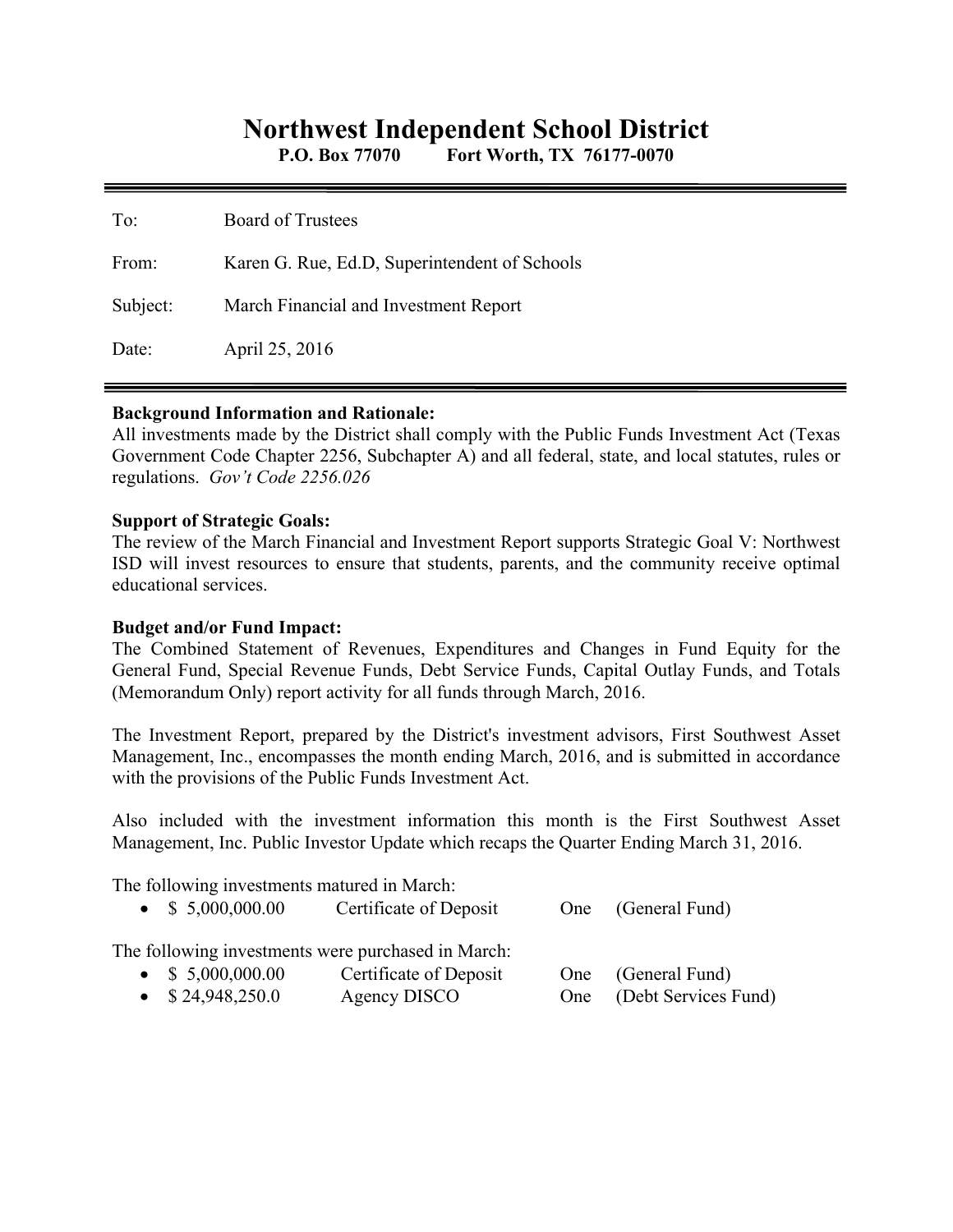Investments for the District's General Fund, Debt Service Funds, Capital Projects Funds, and Internal Service Funds total \$294,656,531.18 as of March 31, 2016.

|                               | Yield           |                     |
|-------------------------------|-----------------|---------------------|
|                               | to              |                     |
| <b>Fund</b>                   | <b>Maturity</b> | <b>Market Value</b> |
| General Fund                  | 0.505%          | 129,783,148.15      |
| Special Revenue Funds         | 0.581%          | 1,165,785.62        |
| Debt Service Funds            | 0.501%          | 37,020,390.48       |
| <b>Capital Projects Funds</b> | 0.401%          | 88,557,460.69       |
| Capital Projects Funds - AFB  | 0.485%          | 38,129,746.24       |
| Total                         | 0.471%          | \$294,656,531.18    |

Board Policy states that, "The investment portfolio shall be diversified in terms of investment instruments, maturity scheduling, and financial institutions to reduce risk of loss resulting from over concentration of assets in a specific class of investments, specific maturity, or specific issuer."

The District portfolio is concentrated in terms of **investment instruments** (Certificates of Deposit). These concerns are addressed by the low risk nature of the certificates of deposit and the maintenance of collateral by the various financial institutions to guarantee the safety of the investments.



| <b>Portfolio Composition by Security Type</b> |        | <b>Portfolio Composition by Issuer</b> |       |
|-----------------------------------------------|--------|----------------------------------------|-------|
| Local Government Investment Pool              | $12\%$ | Texpool                                | 12%   |
| Certificates of Deposit                       | 41%    | Plains                                 | 31%   |
| <b>Bank Deposit</b>                           | $9\%$  | Compass                                | 9%    |
| <b>Agency Bullet</b>                          | $5\%$  | <b>FHLB</b>                            | 10%   |
| Treasury                                      | 24%    | <b>US</b> Treasury                     | 24%   |
| <b>AGCY DISCO</b>                             | 8%     | Other Issuers                          | 10%   |
|                                               |        | <b>FNMA</b>                            | $4\%$ |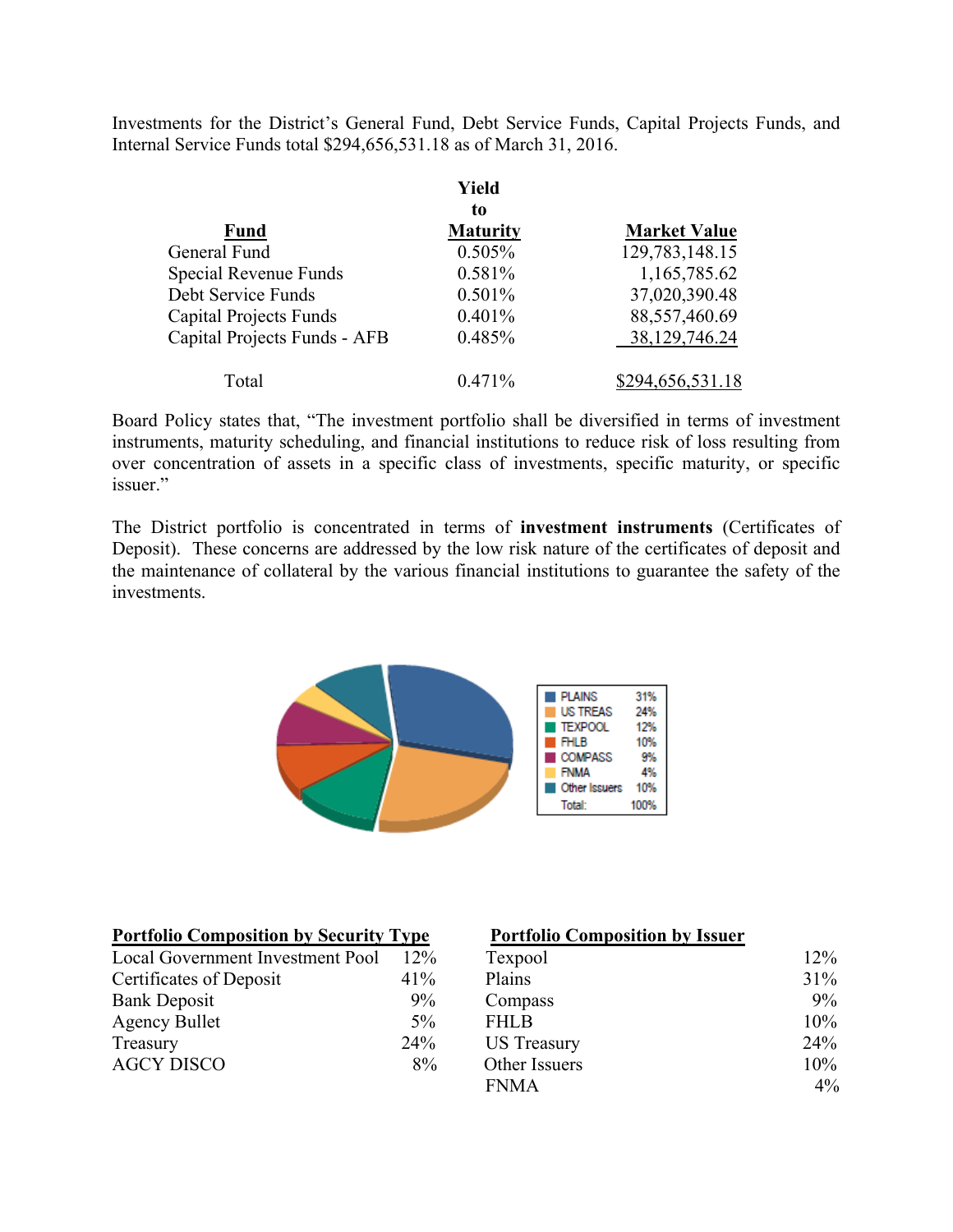The District portfolio is diversified in terms of **maturity scheduling:** 



**Maturity Schedule** 

|                 | <b>Maturity Schedule</b> |                 |
|-----------------|--------------------------|-----------------|
| Overnight       | 24 <sup>%</sup>          | \$70,599,973.10 |
| $0 - 3$ Months  | $11\%$                   | 33,013,352.97   |
| $3 - 6$ Months  | $42\%$                   | 122,551,018.44  |
| $6 - 12$ Months | 23%                      | 68,492,186.67   |
|                 |                          |                 |

The District portfolio currently outperforms all the **benchmark comparisons**.



Note 1: CMT stands for Constant Maturity Treasury. This data is published in Federal Reserve Stat<br>standard industry benchmark for Treasury securities. The CMT benchmarks are moving averages. Ti<br>1-year and 2-year CMT's are aded Treasury securities having that time remaining until maturity. This is a<br>.the 6-month CMT is the daily average for the previous 6 months, and the H.15 and ge of all ac The 3-m onclude 11.15 the Note 2: Benchmark data for TexPool is the monthly average yield.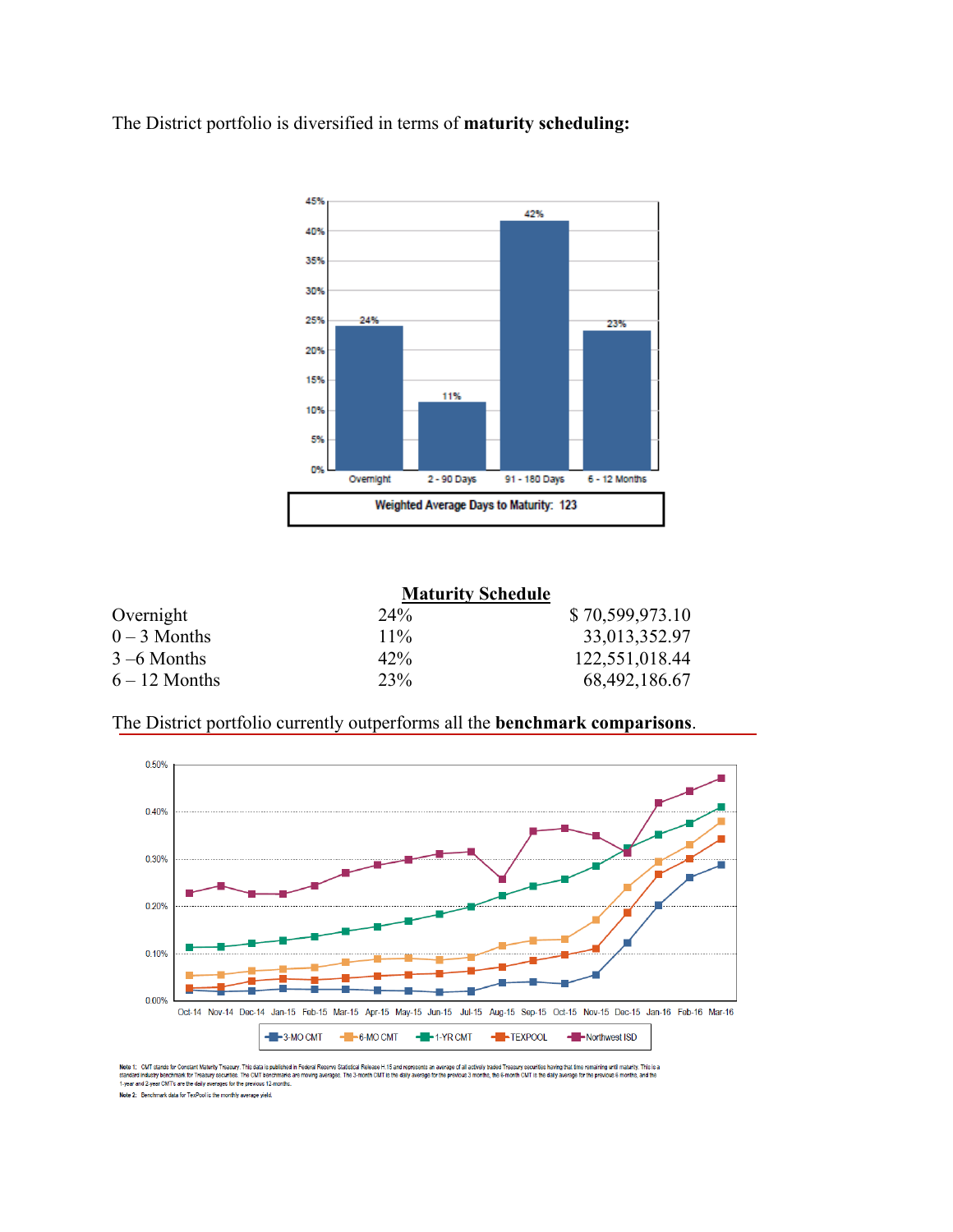

## The **TexPool Economic & Market Commentary for April, 2016**, notes that,

## **Yellen cages the hawks**

The first quarter of this year saw plenty of ups and downs. Certainly the markets were volatile, but so was economic data, amid overall softening. March in particular saw individual reports and surveys volleying positive and negative news, causing investors and cash managers the sort of neck pain you get watching a tennis match from midcourt. Employment and auto sales remained robust, manufacturing was still poor; consumer inflation picked up, but personal consumption expenditure data came in low. And so on. We keep track of what we think are the most important statistics released every month and have seen the same number of surprises to the upside as to the downside. It was no surprise that the Federal Open Market Committee (FOMC) did not raise rates at its mid-month meeting, in the process dialing back the projections for hikes this year to two from the four it had envisioned in December.

Why then did several Fed officials start emitting hawkish screeches not long after the meeting concluded? A string of speeches suggesting the economy is looking good enough for policy action was enough to build in at least the probability of a move at the April meeting from a federal funds futures perspective, and definitely put June in play. That turned out to be fleeting as Chair Janet Yellen dismissed the hawkish tone in her own dovish speech at the end of the month at the Economic Club of New York. Her words quickly pushed market expectations out at least until September, which is unfortunate because our portfolio management thinks we are on track and the target of June for the next hike is realistic. So far, Yellen has been a consensus builder behind the scenes, but here seemed to be a public rebuke to some members, including St. Louis Fed's James Bullard.

Perhaps the bigger question is why Yellen would be against a hike when she herself has referred to them at this point as normalization, not tightening? In a sense, the offsetting domestic data makes the case for continued normalizing—especially because many headwinds are from external issues such as low oil prices, the strong dollar and slowing in China. Yellen has tried to be a shepherd of the economy so far in her tenure, but this month she turned more to herding.